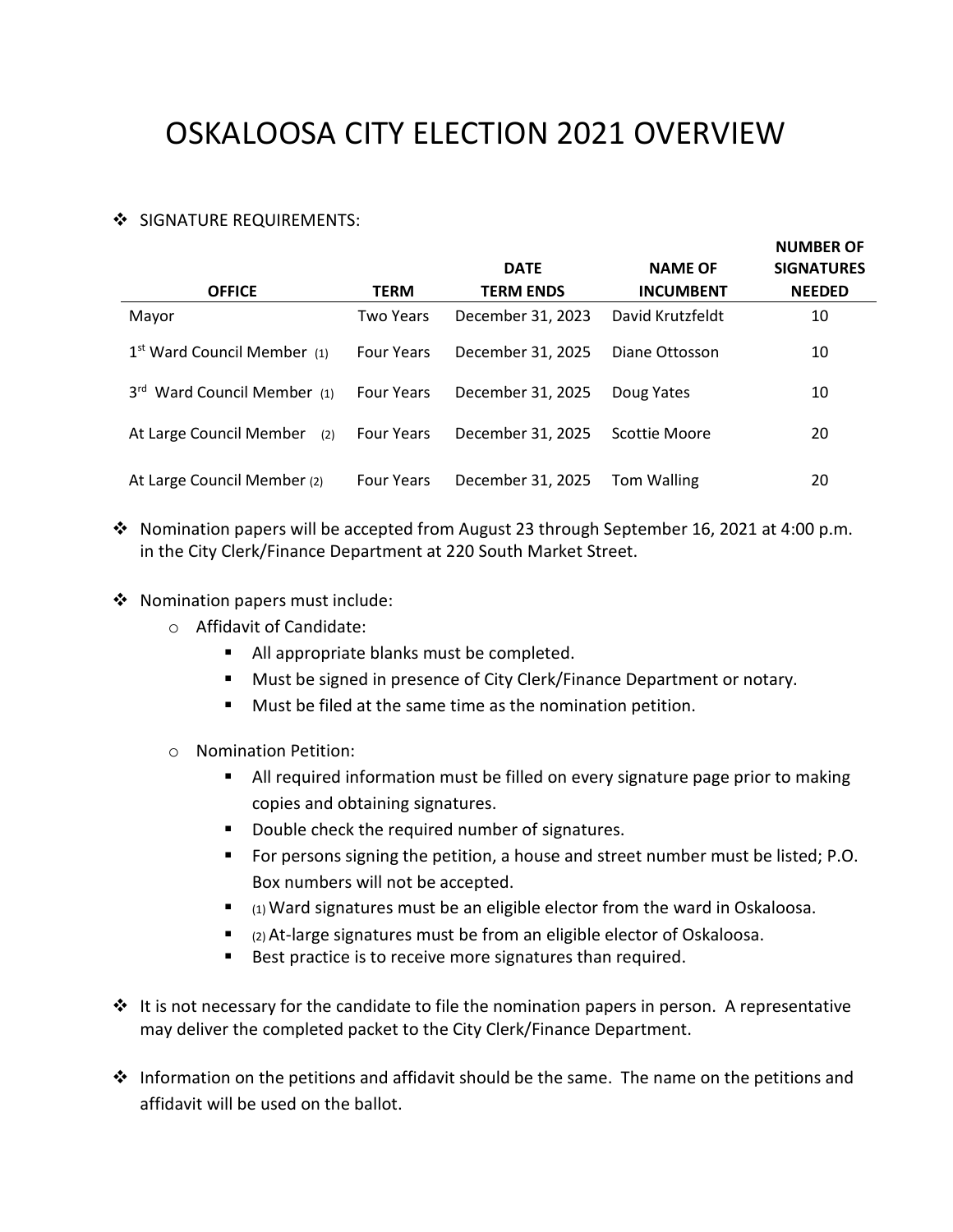11 02 2021

 $\mathbf{u} = \mathbf{u} \times \mathbf{u}$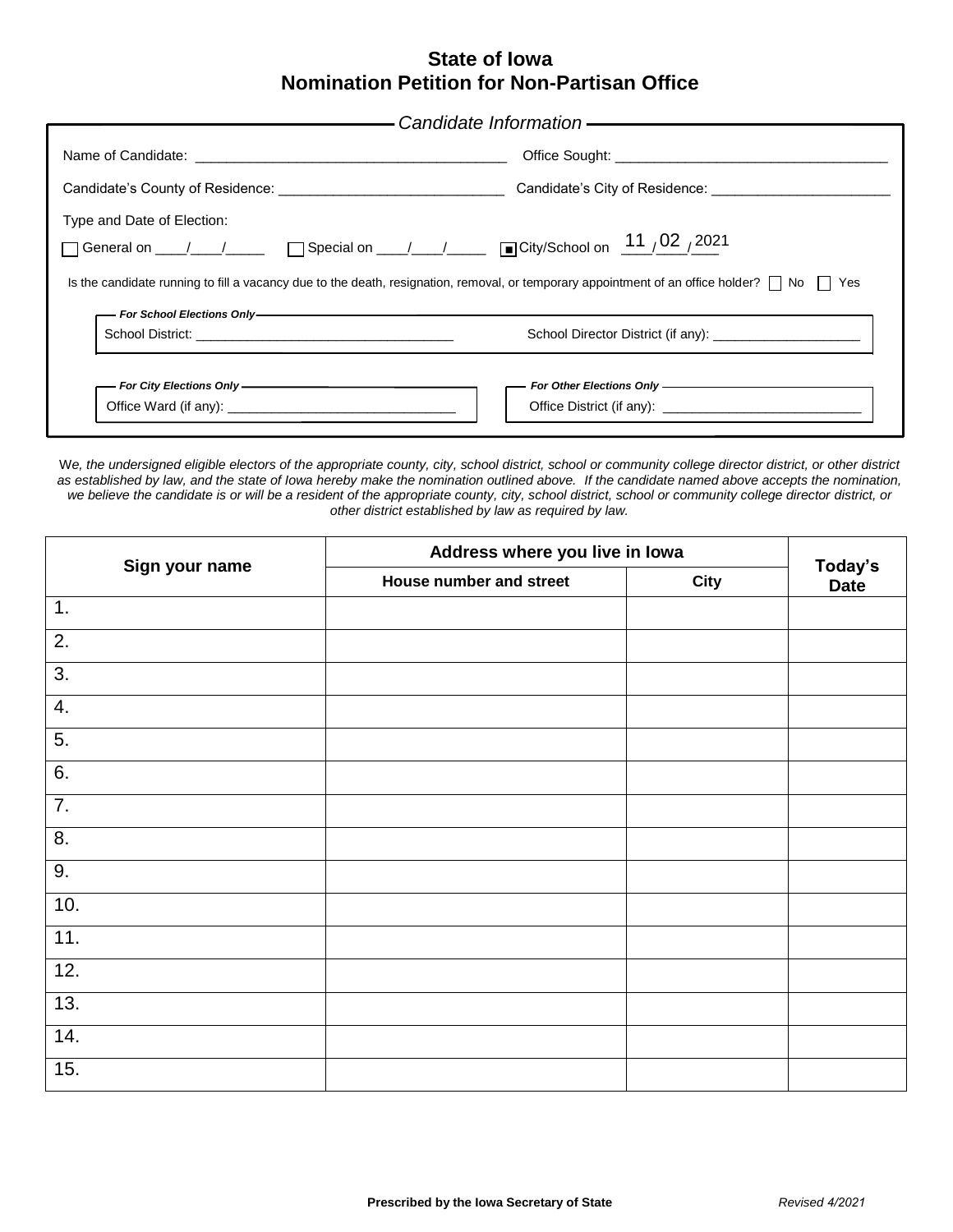$11 \t 02 \t 2021$